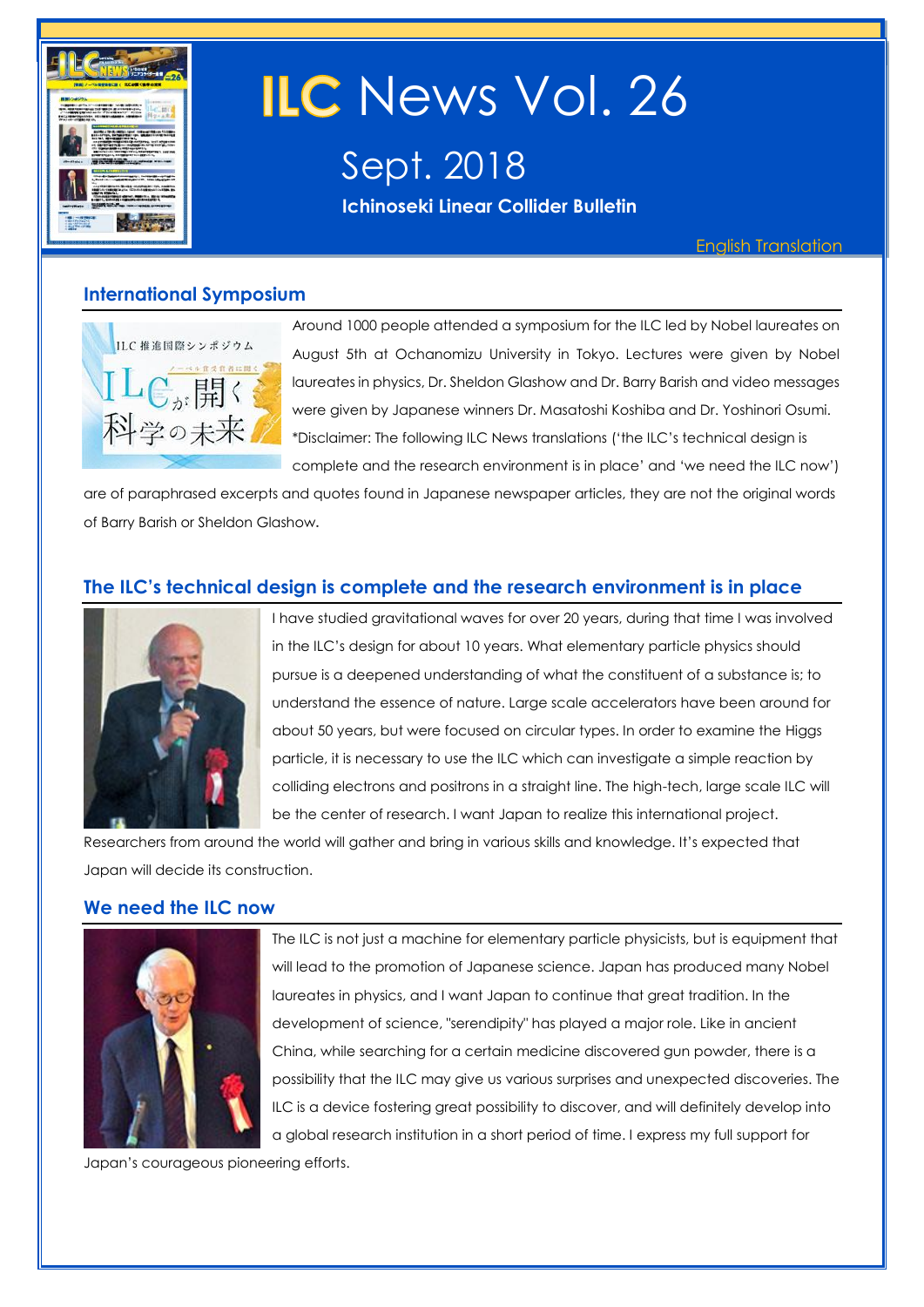# Pick Up News

#### **Ichinoseki Science Café**



On August 4th, 'Kids science 2018 x Ichinoseki science café' was held at the South Iwate Research Center of Technology. The event was targeted at elementary school students and their guardians. Participants studied the phenomena of vaporization and sublimation and made hovercrafts using CDs.

#### **Junior high schools participate in advanced science experience**



65 third grade junior high school students from 18 different schools in the Ichinoseki and Hiraizumi area experienced a 'junior high school advanced science experience' for 2 days and 3 nights from August 6th. Students observed places such as the High Accelerator Research Institute (KEK) in Tsukuba, Ibaraki Prefecture. A total of 497 students, including the recent group, have participated to date.

#### **Reporting petitioning activities to the mayor**



On July 26th, a second year Iwate Medical University student, Asada Hironobu, handed the mayor the signatures of 2669 people that he had organized and gathered hoping for the ILC's realization. Mr. Asada started petitioning activities with class mates and other volunteers last March and continued with the cooperation of his family.

#### **ILC Supporters promotion**



Special ILC exhibitions were held on both August 25th and 26th at the National Craft Beer Festival in Ichinoseki. ILC Supporters Kimura U who is appointed as the ambassador of cute by the Japanese Ministry of Foreign Affairs, and Iwate idol Fujipon took to the stage to promote the ILC and the ILC Supporters.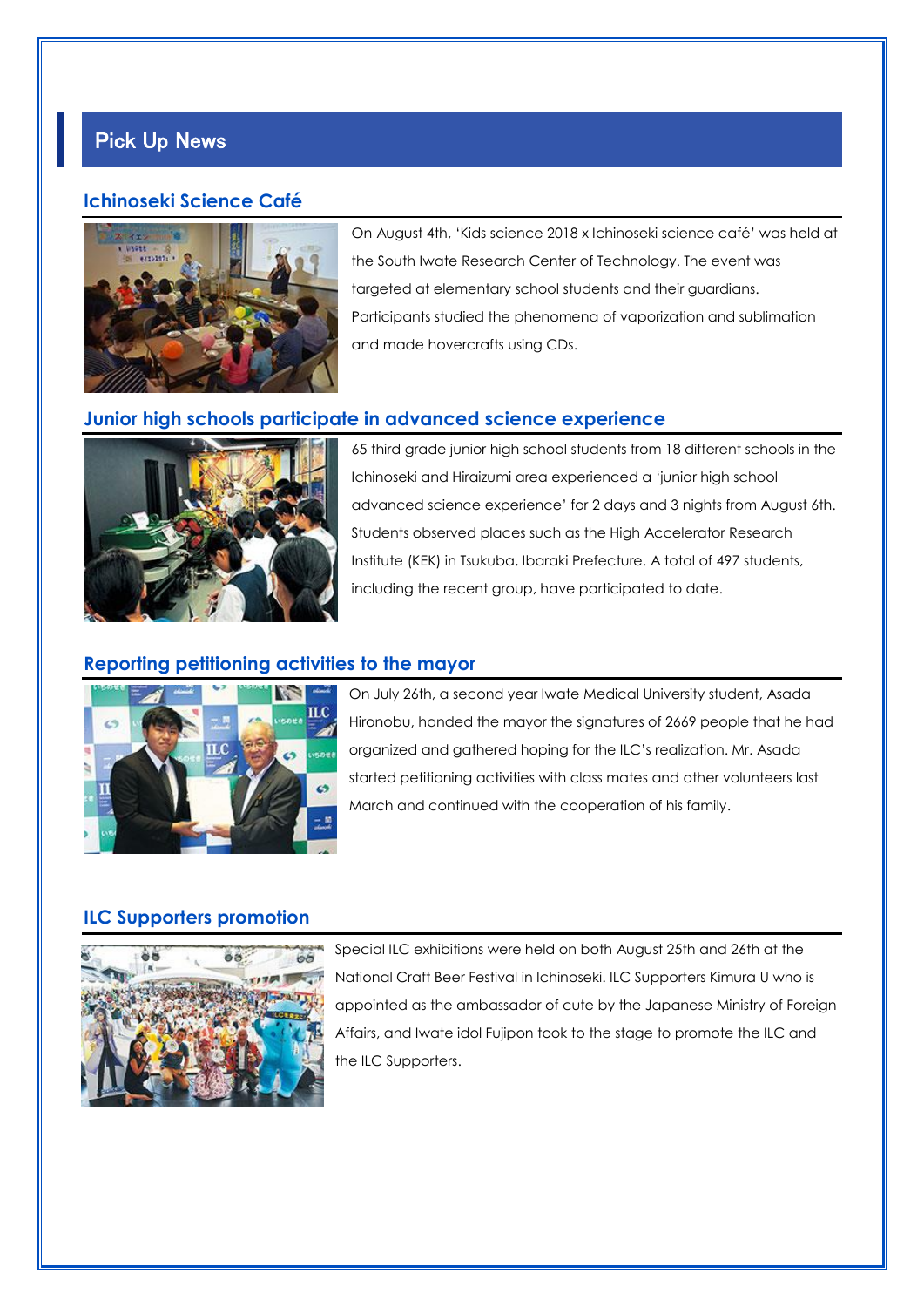## News Clippings

#### **11th MEXT Panel of Experts' meeting on the ILC**

The 11th and final MEXT Panel of Experts' Meeting on the ILC was held on July 4th. A compiled report on opinions relating to the ILC's plans was submitted on a later date to the Ministry of Education, Culture, Sports and Science and Technology.

#### **Deliberations made at the Science Council of Japan**

The Ministry of Education, Culture, Sports, Science and Technology (MEXT) received a report from the MEXT Panel of Experts for the ILC and requested that the Science Council of Japan hold a deliberation. The Science Council of Japan established a review committee to deliberate the revised ILC plan and a subcommittee to verify the technical verification of the equipment. They held their first meeting on August 10th.

#### **The '100 Person Committee for the ILC' was formed**



Well-respected figures from Japan's economic and cultural fields came together to support the ILC and launched the '100-person Committee for the ILC' on June 29ths.

#### **The master plan was announced by the Tohoku ILC Preparation Office**

On July 30th, the Tohoku ILC Preparation Office, which was built by the Tohoku ILC Promotion Council, announced the master plan that summarizes how they will prepare to host researchers and hold community activities.

#### **The prefectural council estimates economic effects**

On July 30th, the Iwate Prefecture ILC Promotion Council announced its own breakdown of economic effects. In addition to the effects calculated by the Panel of Experts at the national government, a wide range of industrial application of accelerator related technology were examined and calculated. The figure came to 5.7190 trillion yen, which would occur over the course of 20 years following construction.

#### **The mayor gave a lecture at Senmaya High School**

A lecture was given to students at Senmaya Public High School on the theme 'Where will you be living in 10 years' time?' which got the students to think about the ILC and their hometown.

#### **Kyotsuhara ILC lecture**

On August 8th, an ILC lecture was held at the Kyoutauhata Neighborhood Association in Daito, Ichinoseki. A total of 40 people participated, which included local residents and 19 students from Nihon University who had come to the area for a farm stay.